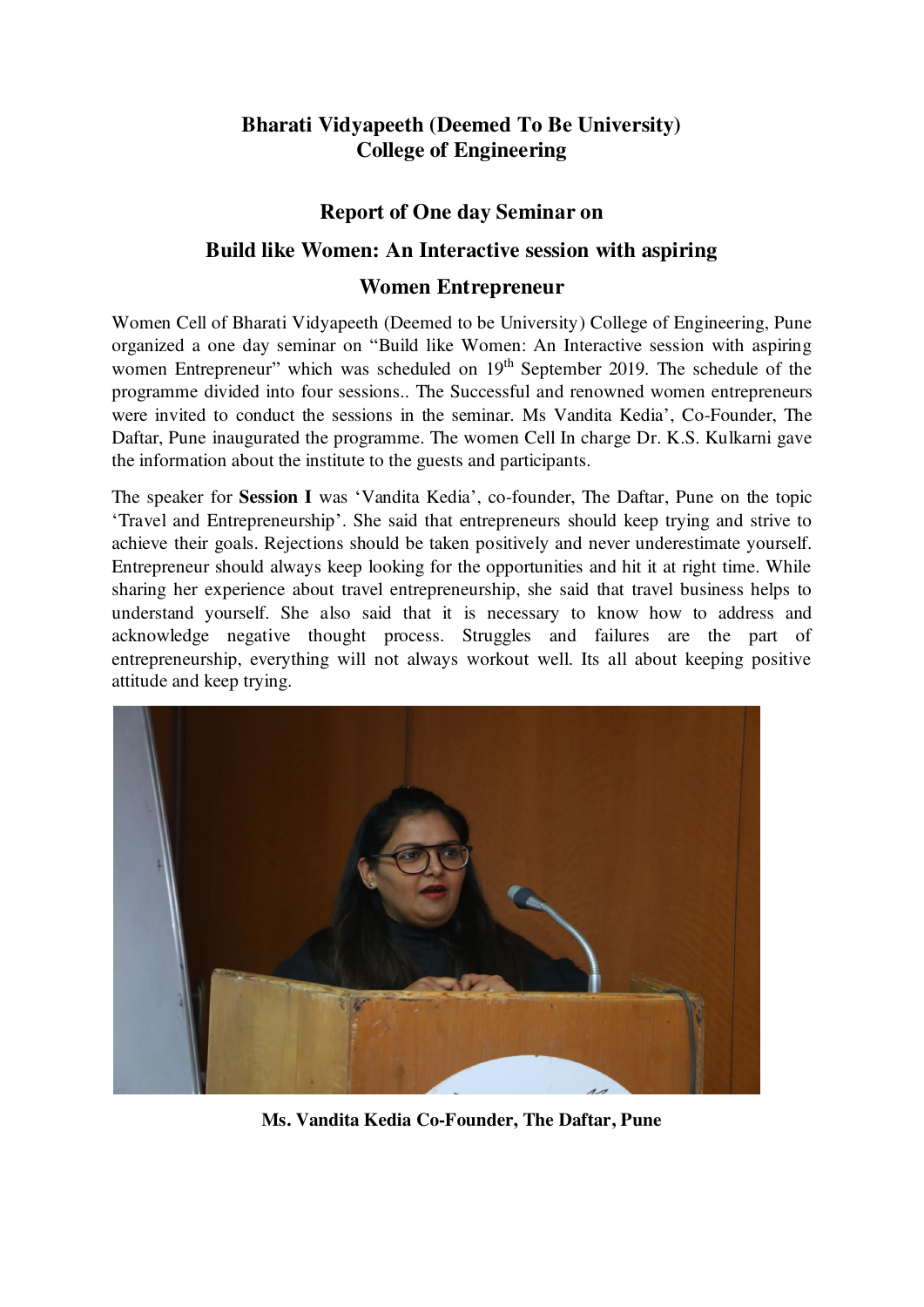The speaker for **Session II** was 'Deepa Shah', Ex Director & Co-founder, Novosalus Technologies Pvt. Ltd. Pune on the topic 'Learning in Entreprenual Journey'. She focused on the five important things which she learnt in her entreprenual journey. 1) Career is a marathon, not a sprint; prepare to complete, not to win. 2) Search for opportunity, not just a job; opportunity gives exposure, job gives only experience. 3) You can't solve all the problems, choose the one's you want to solve and then focus. 4) Leadership cannot be taught, it can only be learnt; keep searching till you find leaders to learn from. 5) Be it career or life, balance sheet is important; Revenue is less important than loss.



**Deepa Shah, Ex Director & Co-founder, Novosalus Technologies Pvt. Ltd. Pune** 

The speaker for **Session III** was Manjula Nair, CEO, RealbuzZone, Pune Marketing Mentor for StartUps and SMEs on the topic 'How to elevate your spirit and thoughts when planning an entrepreneur journey'. She gave the 10 lessons to the women entrepreneur aspirants so as to elevate the spirit in the journey of an entrepreneur. She says the first important thing is to dream and one should be micro ambitious. Never seek for happiness, its a feeling which comes from inside. It is important to stay compassionate because the things will take their own pace and time. It is essential to trust yourself first so that one can trust other people without which the entrepreneur journey is difficult. One should be a great leader in order to become a successful entrepreneur. Your attitude defines you and one must always carry a positive attitude. It is important to be a good teacher in the entrepreneur journey. One must feel lucky and should get some time for oneself. The session was ended with the questions and answers from the audience.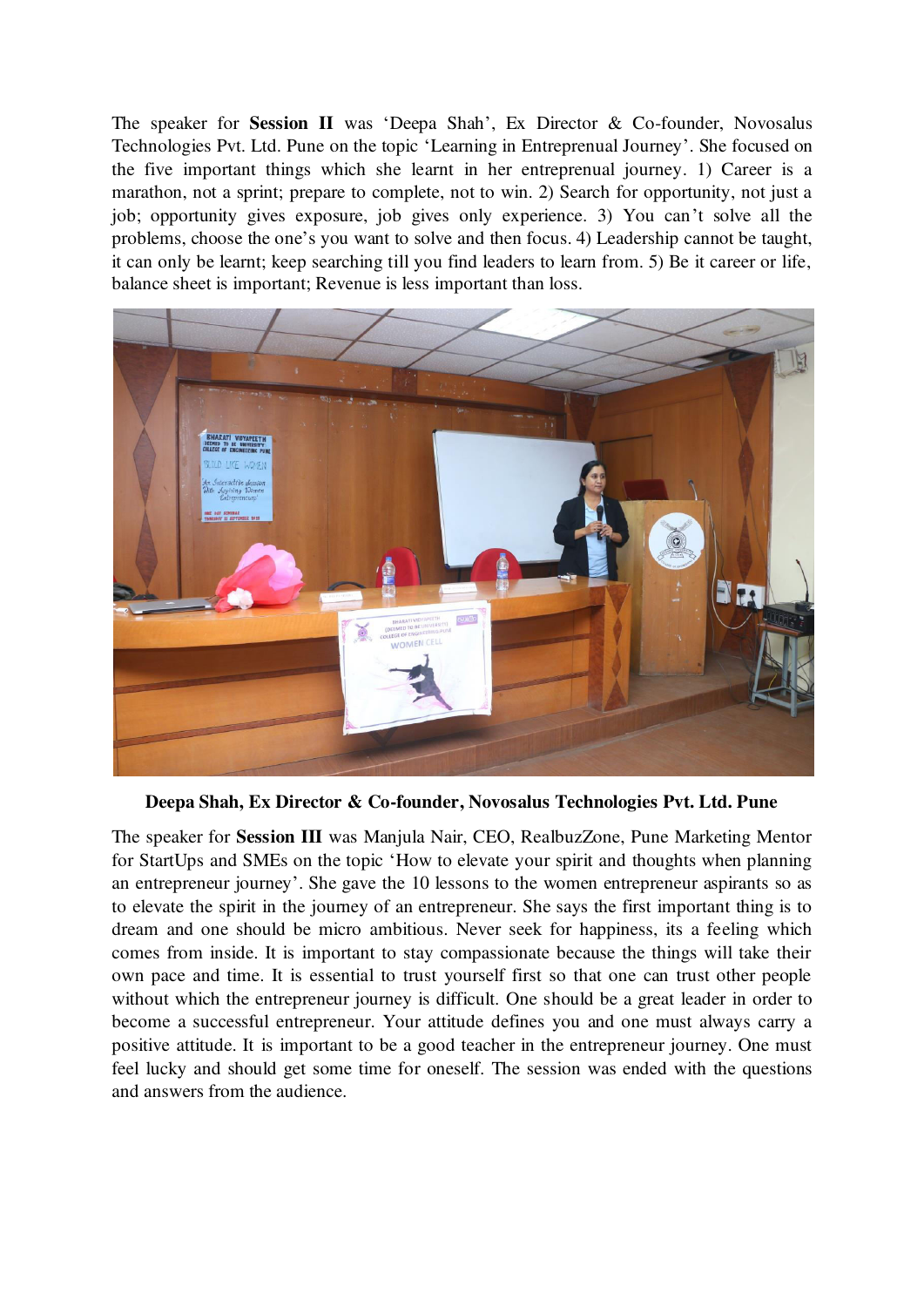

**Manjula Nair, CEO, RealbuzZone, Pune** 

The speaker for Session IV was 'Ankita Shroff', MD & co-founder, SAV Chemicals Pvt. Ltd., Pune on the topic 'Innovation and Entrepreneurship'. The session was started by felicitation of speaker by Prof. Sheetal Patil. She shared her experience as entrepreneur where her Bubble Tea startUp was a failure and then how she started up with the adhesives. She says that one must find out for the business opportunity. She says that the people, market and the product are the important things in entrepreneurship. One must ask many questions and communicate with the people as much as possible. If you are confident about the idea or a product, then raising money is not a concern. One should be fearless to be a successful entrepreneur. She told the key to become an entrepreneur i.e. CIRCUS which states Collaboration, Initiative, Reflect, Consistency, Utilize and Socialize.